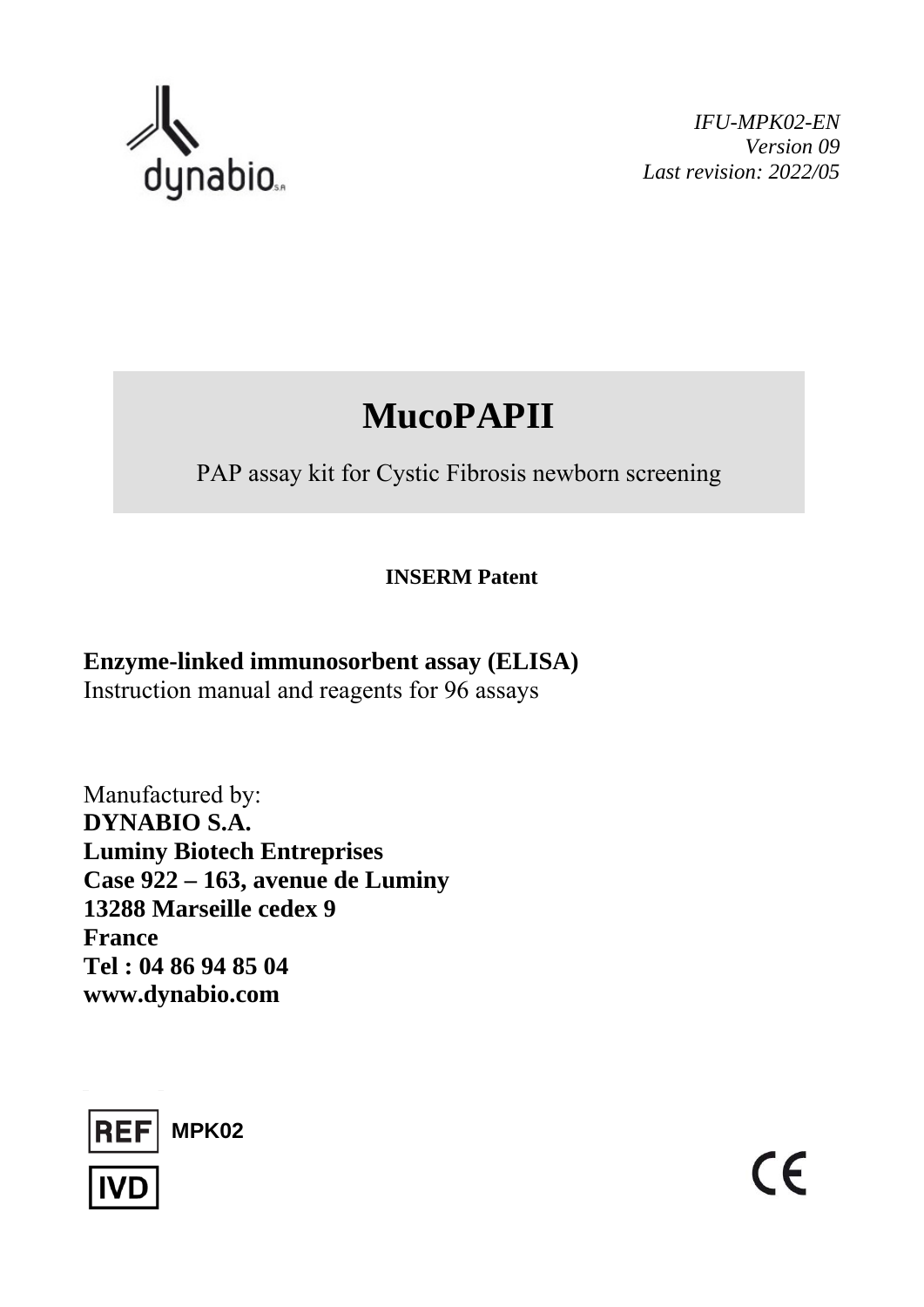## **SYMBOLS**



For *in vitro* diagnostic use



Lot number



Catalog number



Expiry date (yyyy/mm/dd)

**+8°C**   $+2^\circ$ 

Store between  $+2$ <sup>o</sup>C and  $+8$ <sup>o</sup>C



Contains reagents for 96 assays



Note: see instruction manual



Manufacturer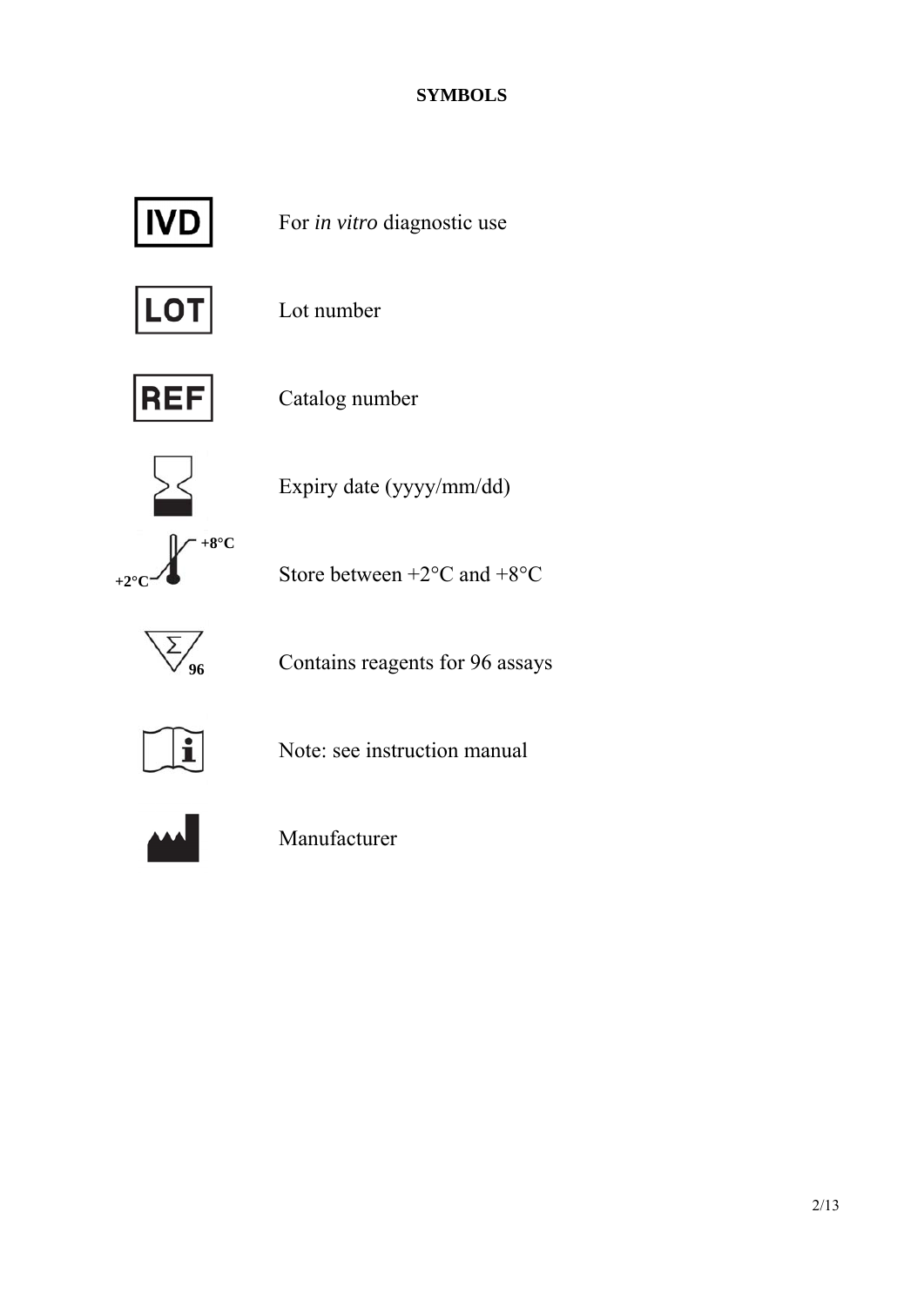### **TABLE OF CONTENTS**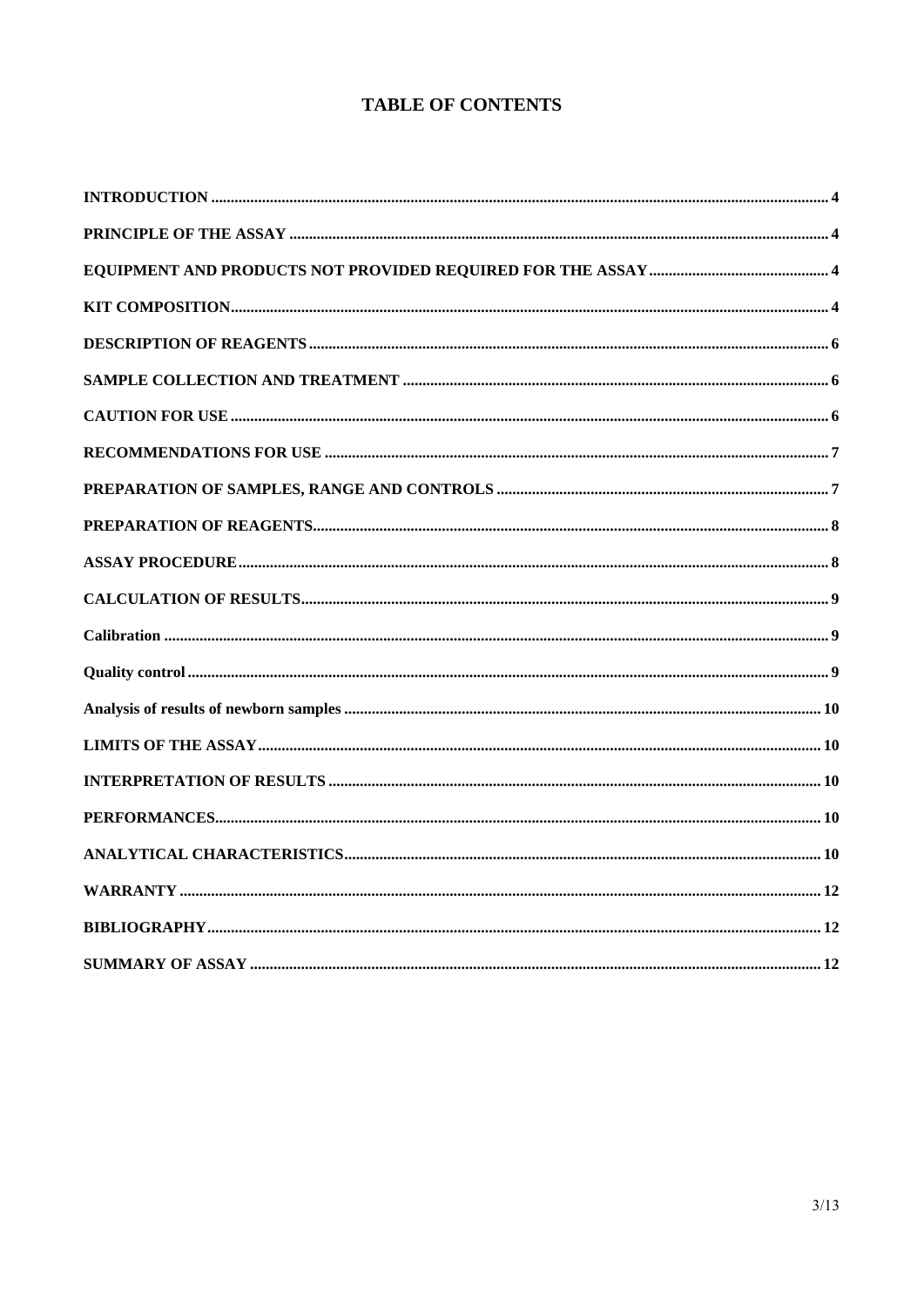#### **INTRODUCTION**

The Pancreatitis-associated protein (PAP, also known as Reg3A) is synthesized in pancreas during pancreatic stress. In cystic fibrosis (CF), the pancreas is already diseased *in utero* and PAP is synthesized before birth. Several studies have shown that PAP concentration is indeed elevated in the blood of CF newborns (1, 2, 3, 4, 5).

PAP assay on calibrated screening cards allows detection of newborns at risk of having cystic fibrosis.

#### **PRINCIPLE OF THE ASSAY**

The MucoPAPII kit is designed for quantitative determination of PAP in dried blood spots of newborns from screening cards calibrated and approved by competent authorities. It is a sandwich enzyme-linked immunosorbent assay (ELISA), in which the standard range and the internal controls are supplied as dried blood spots deposited on standardised screening cards, as the newborn samples to assay.

The wells of the microtitration plate are coated with anti-PAP antibodies. In a first step, the eluates of blood spots are deposited in the wells and the PAP they contain is allowed to bind to specific antibodies. All proteins not specifically bound are eliminated by washing. Then anti-PAP antibodies coupled to biotin are allowed to attach to the bound PAP. After washing, antigen-antibodies complexes are detected by an avidin-peroxidase conjugate. After a last washing step, the addition of a chromogenic substrate of peroxidase enzyme leads to the release of a blue degradation product. Enzymatic reaction is stopped by the addition of an acid solution, which transforms coloration from blue to yellow. The intensity of yellow coloration, measured by spectrophotometry at 450 nm, is proportional to the quantity of PAP present in the initial sample and bound during the first step.

#### **EQUIPMENT AND PRODUCTS NOT PROVIDED REQUIRED FOR THE ASSAY**

#### Equipment:

- Vortex mixer
- Semi-automatic or automatic plate washer
- Plate reader for absorbance measurement, equipped with a 450 nm filter (and eventually with a 630 nm reference filter to subtract blue coloration residual intensity to optical density measured at 450 nm)
- Computer paired with the reader for results analysis
- Single and multi-channel micropipettes
- 1litre container (for washing buffer),
- Manual or automatic hole-puncher (3 mm diameter) to sample screening cards
- Two litres of distilled water

#### Disposable material:

- U-bottom 96 well plates (for elution of blood spots)
- Micropipette tips
- Disposable 10 mL pipettes
- Five disposable identified reagent reservoirs (one per reagent): PBS, biotinylated antibodies, avidinperoxidase, chromogenic substrate and acid
- Newborn blood spots on screening cards calibrated and approved by competent authorities

#### **KIT COMPOSITION**

Each kit contains reagents for 96 assays. Expiry date is mentioned on all labels of the kit.

The microtitration plate is strippable, allowing adaptation of the assay to the number of samples to be assayed. However, each run must include a standard range and internal controls.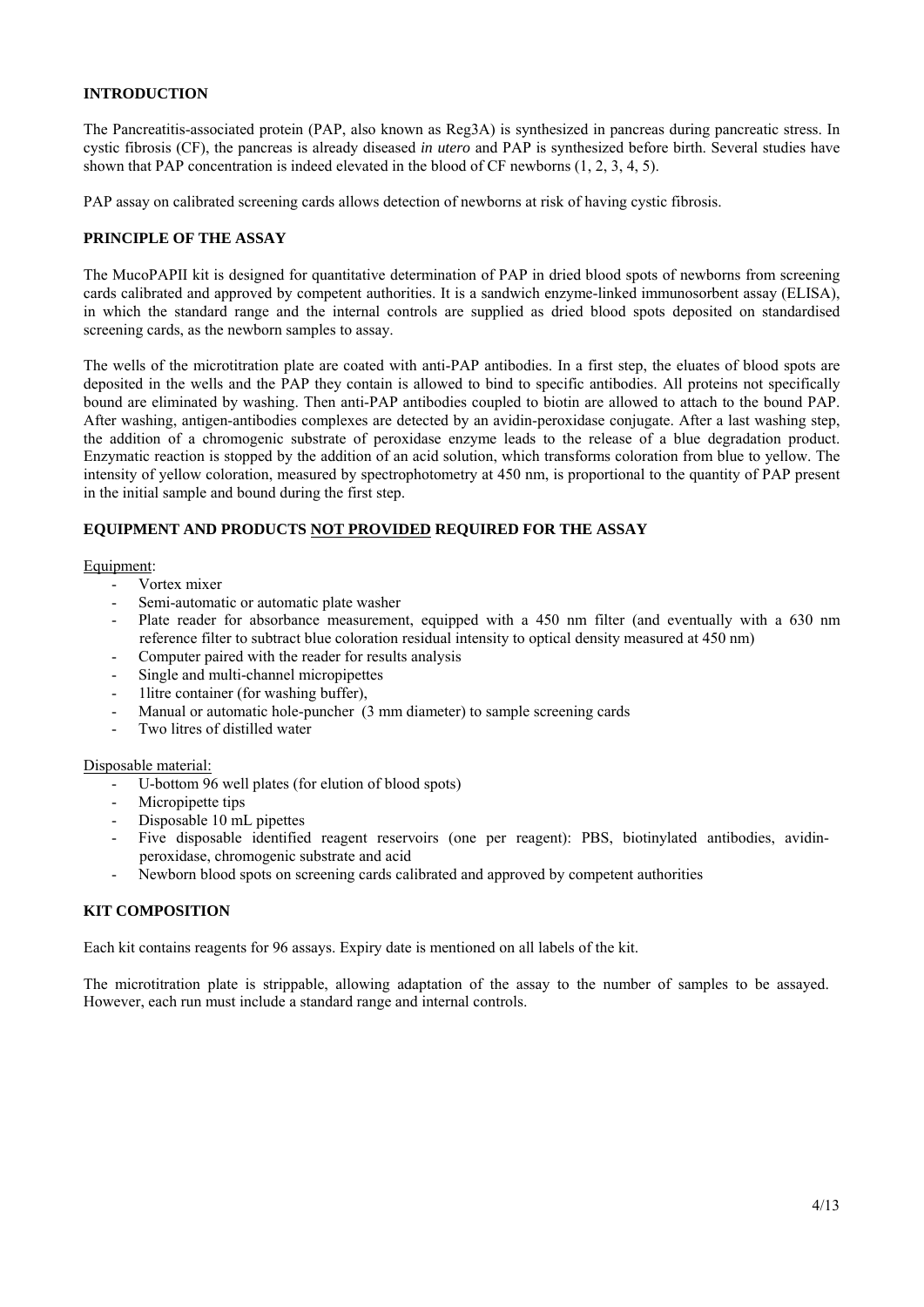| <b>REAGENTS</b>                                                   | <b>STORAGE</b><br><b>BEFORE OPENING</b>                                              | <b>CHARACTERISTICS</b><br><b>OF USE</b>                                                    | <b>STORAGE</b><br><b>AFTER OPENING</b>                                                                                                      |  |
|-------------------------------------------------------------------|--------------------------------------------------------------------------------------|--------------------------------------------------------------------------------------------|---------------------------------------------------------------------------------------------------------------------------------------------|--|
| 96 wells microtitration plate<br>(8 x 12 wells horizontal strips) | Keep protected from<br>light in the sealed                                           | Coated with anti-PAP<br>antibodies. Ready to use.                                          | Store between $+2$ <sup>o</sup> C<br>and $+8$ °C, in plastic<br>bags with dessicant<br>provided in the kit,<br>for a maximum of 30<br>days. |  |
| Standard range of PAP                                             | package between<br>+2 $\rm{^{\circ}C}$ and +8 $\rm{^{\circ}C}$ until<br>expiry date. | Blood spots on calibrated<br>filter paper to be punched and<br>punches eluted in 150 µL of |                                                                                                                                             |  |
| Internal controls:                                                |                                                                                      | PBS overnight (16h), between<br>+2 $\rm{^{\circ}C}$ and +8 $\rm{^{\circ}C}$ .              |                                                                                                                                             |  |
| Biotinylated anti-PAP<br>antibodies                               |                                                                                      | Lyophilisate to be gently<br>dissolved in 11 mL of distilled                               | Keep at -20°C for 30                                                                                                                        |  |
| Avidin-peroxidase conjugate                                       |                                                                                      | water, directly in the vial.                                                               | days maximum.                                                                                                                               |  |
| Chromogenic substrate (TMB)                                       | Stable if stored<br>between $+2$ <sup>o</sup> C et                                   | Vial containing 15 mL.<br>Ready to use.                                                    | Keep between $+2$ <sup>o</sup> C<br>and $+8$ °C for 30                                                                                      |  |
| Acid $(H_2SO_4)$                                                  | $+8$ °C until expiry<br>date.                                                        | Vial containing 11 mL.<br>Ready to use.                                                    | days maximum.                                                                                                                               |  |
| PBS tablet                                                        |                                                                                      | Dissolve in 1 L of distilled<br>water. Keep 20 mL for<br>elution of blood spots.           | Keep the prepared<br>washing buffer at                                                                                                      |  |
| Tween 20                                                          |                                                                                      | Add to the remaining 980 mL<br>of PBS solution to generate<br>the washing buffer.          | -20°C for 30 days<br>maximum.                                                                                                               |  |

The kit can be used within 30 days following opening if the recommendations listed above are followed.

As supplied by Dynabio, the MucoPAPII assay kit is not automated.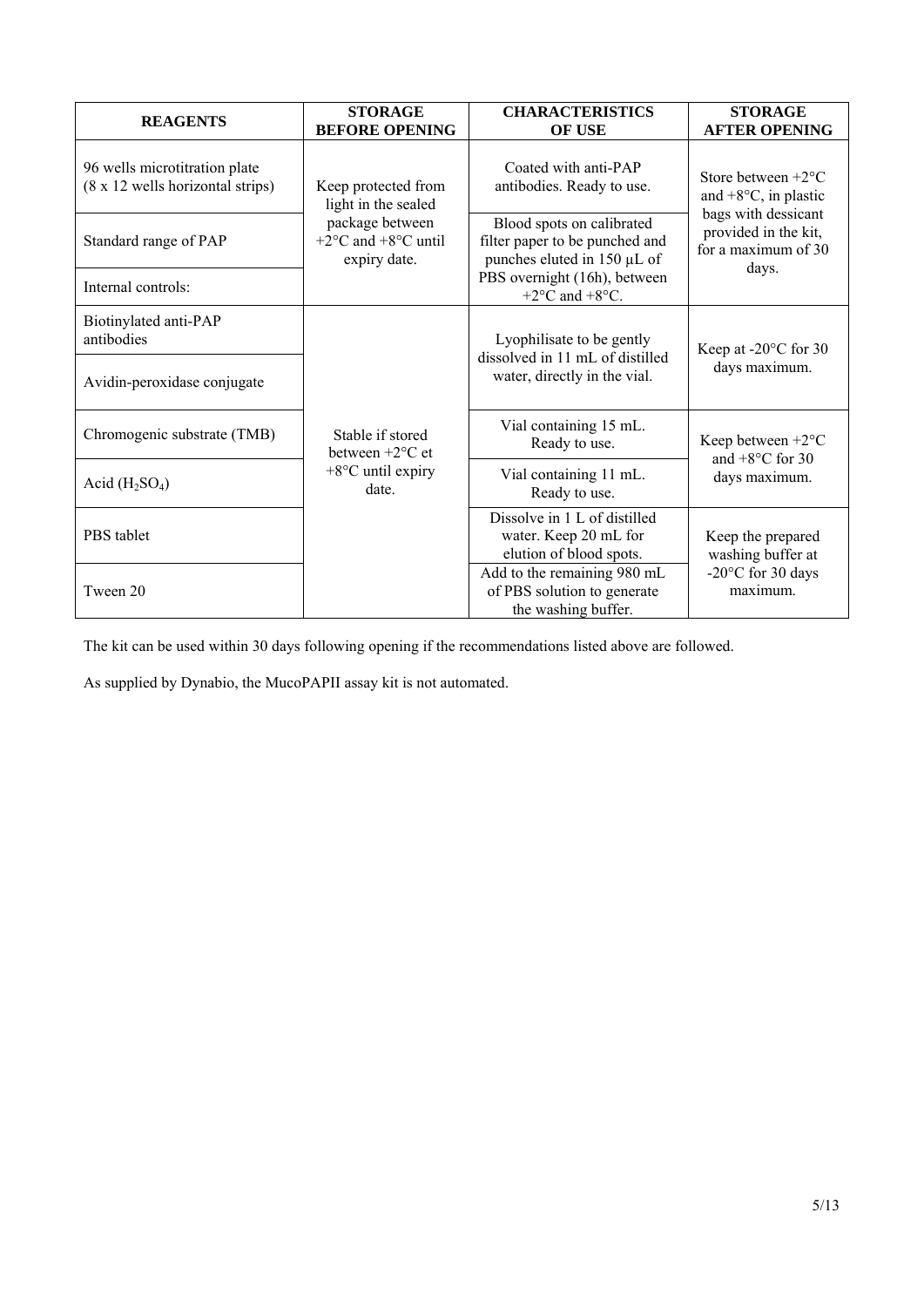#### **DESCRIPTION OF REAGENTS**

| <b>REAGENTS</b>                                                           | <b>DESCRIPTION</b>                                                                                                                       | <b>CONCENTRATION OF</b><br><b>ACTIVE AGENT</b>                                                                                                        |
|---------------------------------------------------------------------------|------------------------------------------------------------------------------------------------------------------------------------------|-------------------------------------------------------------------------------------------------------------------------------------------------------|
| Microtitration plate<br>(96 wells in horizontal strips, 8 x 12)<br>wells) | Wells coated with PAP-specific<br>mouse monoclonal antibodies                                                                            | $4 \mu g/mL$                                                                                                                                          |
| Standard PAP range                                                        | Filter paper with 2 series of 6 dried<br>blood spots containing known<br>amounts of PAP                                                  | 0 μg PAP/L of blood<br>0,39 µg PAP/L of blood<br>0,78 µg PAP/L of blood<br>1,56 µg PAP/L of blood<br>3,13 µg PAP/L of blood<br>6,25 µg PAP/L of blood |
| Internal controls                                                         | Filter paper with 2 series of 3 dried<br>blood spots containing known<br>amounts of PAP                                                  | Low: 1 µg PAP/L of blood<br>Medium: 2 µg PAP/L of blood<br>High: 3 µg PAP/L of blood                                                                  |
| Biotinylated antibodies to PAP                                            | PAP-specific mouse monoclonal<br>antibodies<br>conjugated to biotin, in a phosphate<br>buffered solution<br>containing protective agents | $0,25 \mu$ g/mL                                                                                                                                       |
| Avidin-peroxidase conjugate                                               | Avidin conjugated to peroxidase<br>enzyme, in a phosphate/citrate buffer<br>containing protective agents                                 | $0,16 \mu$ g/mL                                                                                                                                       |
| Chromogenic substrate (TMB)                                               | Solution of chromogenic substrate of<br>peroxidase enzyme<br>3,3',5,5'-tétraméthylbenzidine (TMB)                                        | $\leq 0.05\%$                                                                                                                                         |
| Acid $(H2SO4)$                                                            | Diluted sulphuric acid solution                                                                                                          | 5,4%                                                                                                                                                  |
| PBS tablet                                                                | Phosphate buffered saline                                                                                                                |                                                                                                                                                       |
| Tween 20                                                                  | Concentrated detergent solution                                                                                                          | 10%                                                                                                                                                   |

#### **SAMPLE COLLECTION AND TREATMENT**

Blood samples must be obtained by heel pricking and directly collected on approved filter paper (method of reference).

The method and devices used for sample collection must comply with local regulation.

It is recommended to consult local regulation about sampling and time after birth at which sample must be taken, in accordance with the local newborn screening program. This program also determines the period after sample collection during which PAP assay can be done.

The quality of results obtained on dried blood samples depends greatly on the care taken at collecting, manipulating, transferring and storing samples. A document (6) describes the appropriate collection methods to correctly deposit blood on standardized filter paper. It also provides instructions to correctly manipulate, transport and store samples to ensure a good quality of newborn screening results.

#### **CAUTION FOR USE**

This kit must be used for *in vitro* diagnostic purposes only, by properly trained staff provided with suitable protective equipment.

Dried blood spots from newborns, range and controls as well as biotinylated antibodies contain products of human or animal origin. They must be considered as potentially infectious and used with adequate care.

Refer to the Material Safety Data Sheet of the device for disposal information. Waste should be disposed according to local law.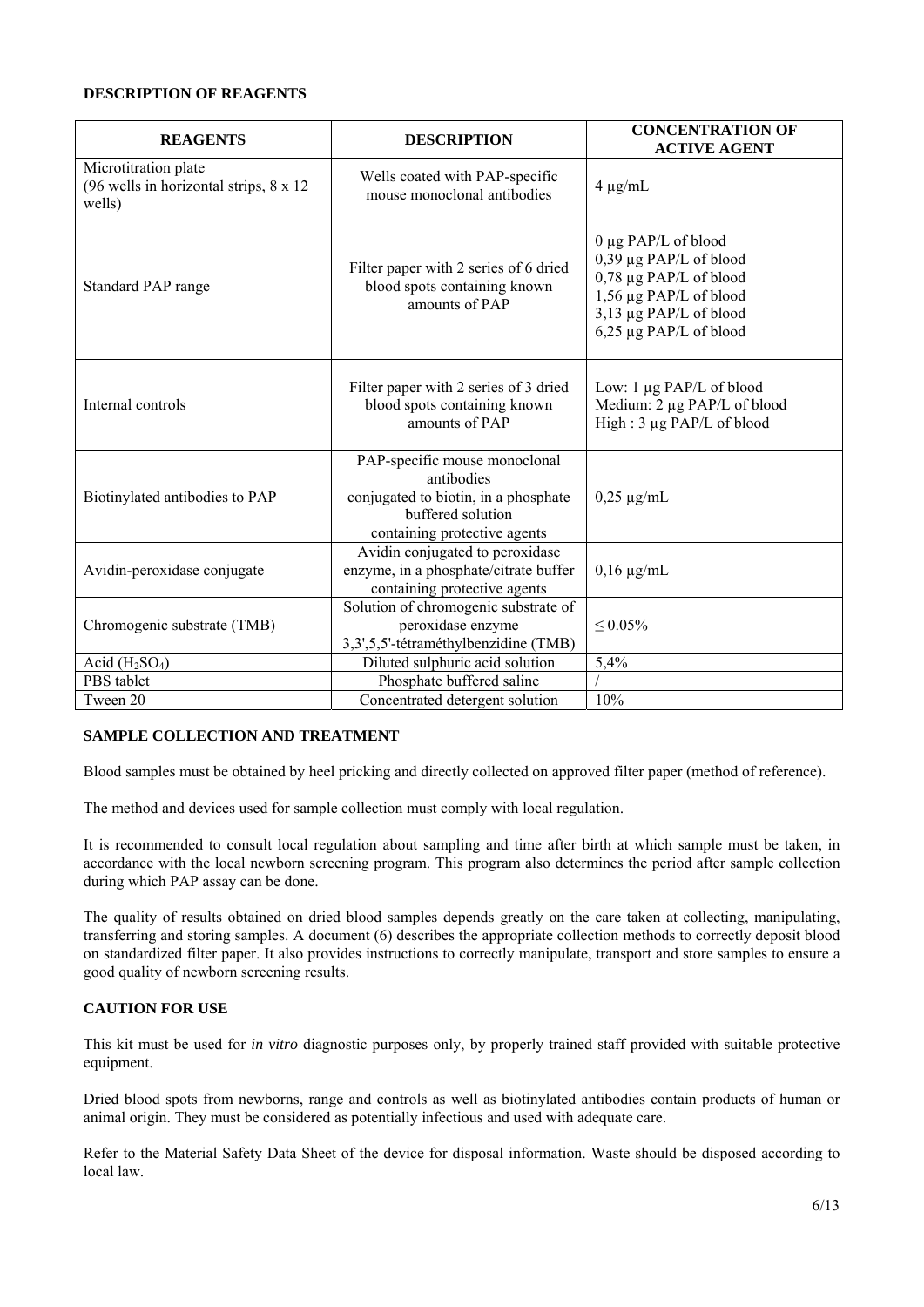Do not pipette by mouth.

Do not eat, drink or smoke during the test.

The following reagents may be toxic or irritant and must be handled to avoid any contact with the skin, eyes and mucosae: PBS tablet, chromogenic substrate (TMB) and acid solution. In case of accidental contact, rinse the affected parts immediately with plenty of water.

Any serious incident in connection with the device must be reported to the manufacturer and to the competent authority of the Member State in which the user and/or the patient is established.

#### **RECOMMENDATIONS FOR USE**

Establish a plate layout defining the sequence of samples in the wells (range, blank, controls and newborn eluates) and follow it strictly to avoid switching punches.

Avoid any biological or chemical contamination of samples.

Never use outdated reagents.

Do not mix reagents from different lots.

Equilibrate all reagents at room temperature (+19 $^{\circ}$ C to +22 $^{\circ}$ C) and stir them before use to homogenize the content.

Avoid cross contamination between reagents: use a different reservoir for each reagent (reservoirs not provided).

Respect strictly the indicated incubation time at all steps.

Washing steps must be thorough to avoid background increase.

Never let the plate dry down as this would alter the quality of results.

Biotinylated antibodies and avidin-peroxidase, lyophilized, must be put in solution at least 10 minutes before use, to ensure complete dissolution and adequate homogeneity of the reagent.

Do not expose chromogenic substrate (TMB) to air and light before use.

If the kit is damaged during shipment (broken/spilled vials, reinflated aluminium bags) please contact Dynabio S.A. by email at  $\frac{info(@dynabio.com)}{info(@dynabio.com)}$  or by phone at +33 (0)4 86 94 85 04.

#### **PREPARATION OF SAMPLES, RANGE AND CONTROLS**

The day before the assay:

Dissolve the PBS tablet in 1L of distilled water*.* After complete homogenization, save 20 mL for blood spots elution: the remaining 980 mL are stored between +2°C and +8°C until the assay on the next day, to prepare the washing buffer.

*Samples to assay:* Punch in the Guthrie card a disc of 3 mm in diameter, imperatively on the periphery of the blood spot, in a region with thorough blood impregnation, without overload or double-deposit. Put the disc in a well of a 96 Ubottom well plate (not provided). To obtain a duplicate assay, punch another disc on the same blood spot. Add 150 µL of PBS per well. Allow 16 hours for elution (overnight) between +2°C and +8°C.

*Standard PAP range:* Like the samples to assay, punch for each standard concentration a disc of 3 mm in diameter from the card supplied in the kit, imperatively on the periphery of the blood spot. The six standard concentrations must be punched in duplicate. Put each disc in a well of the 96 U-bottom well plate (not provided). Add 150 µL of PBS per well. Allow 16 hours for elution (overnight) between  $+2^{\circ}C$  and  $+8^{\circ}C$ . The standard PAP concentrations in the 6 blood spots are:  $6.25 / 3.13 / 1.56 / 0.78 / 0.39$  and 0  $\mu$ g/L.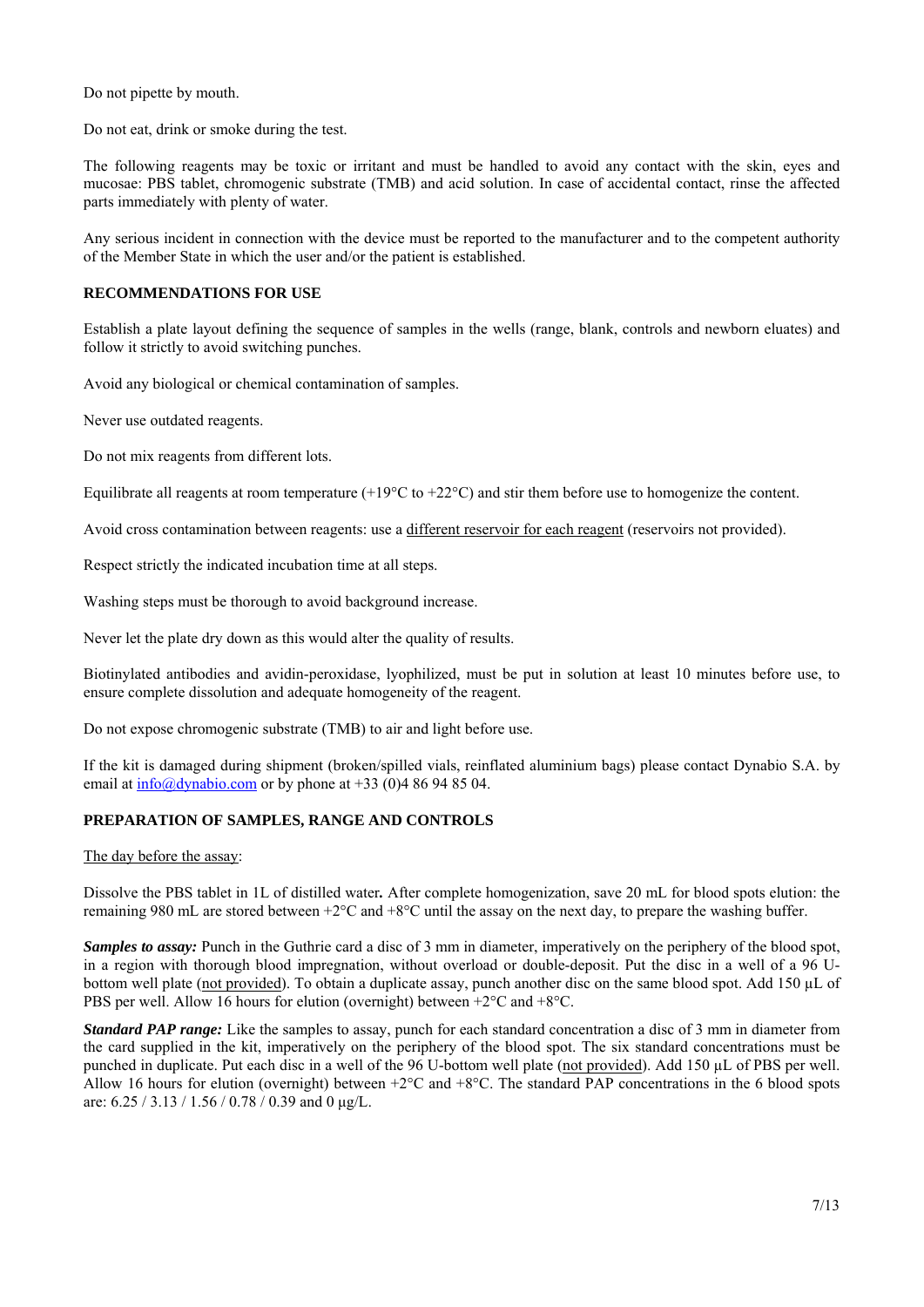*Internal Controls:* Like the range, the 3 internal controls must be punched in duplicate from the card supplied in the kit, imperatively on the periphery of the blood spot (3 mm diameter discs). Put each disc in a well of the 96 U-bottom well plate (not provided). Add 150 µL of PBS per well. Allow 16 hours for elution (overnight) between  $+2^{\circ}C$  and  $+8^{\circ}C$ . The PAP concentration in the three control blood spots are respectively  $1 \mu g/L$  (Low Control),  $2 \mu g/L$  (Medium Control) and 3 µg/L (High Control).

#### **PREPARATION OF REAGENTS**

On the day of the assay: After overnight incubation, all the eluates need to be carefully homogenized by up and down pipetting before taking the 100 µL sample to assay. Micropipettes tips have to be changed between each sample, standard PAP range or internal controls homogenized eluate.

*Microtitration plate:* Packaged under vacuum, it must be equilibrated at room temperature before removal from its wrapping. Once opened, the plate must be identified by the user not to mistake it with another plate processed on the same day. All strips of the plate must also be identified (from A to H) to avoid switching them in case they fall from their frame while flicking the plate during washing steps.

*Washing buffer* (PBS/0.1% Tween): Add the whole content of the supplied Tween 20 (10% solution) vial to the rest of PBS dissolved the day before (980 mL remaining) and homogenize.

*Biotinylated antibodies:* The lyophilisate is dissolved in 11 mL of distilled water directly in the vial. It is ready to use after complete dissolving and homogenization.

*Avidin-peroxidase:* The lyophilisate is dissolved in 11 mL of distilled water directly in the vial. It is ready to use after complete dissolving and homogenization.

*Chromogenic substrate (TMB):* Ready to use solution after homogenization.

*Acid (H2SO4***):** Ready to use solution after homogenization.

#### **ASSAY PROCEDURE**

The PAP range is obtained after elution in PBS of the six standard concentrations punched from the supplied blood spots. This range includes the following concentrations:  $6.25 / 3.13 / 1.56 / 0.78 / 0.39$  and 0 µg/L, obtained in duplicate.

Each standard concentration, eluted in duplicate, is deposited in the assay plate after homogenization (100  $\mu$ L/well). Micropipettes tips have to be changed between each standard PAP range homogenized eluate. The two wells filled with the standard  $0 \mu g/L$  will be used to evaluate the background value.

Eluates of newborn samples, as well as eluates of internal controls, are deposited in duplicate in the assay plate after homogenization (100 µL/well). Micropipettes tips have to be changed between each sample or internal controls homogenized eluate.

The assay plate is incubated 3 hours at room temperature  $(+19^{\circ}C$  to  $+22^{\circ}C$ ), after covering the plate with supplied adhesive.

Then, wells are washed 5 times with the washing buffer (PBS/0.1% Tween as described previously), as follows:

- Thoroughly draw up the wells
- Fill with  $\sim$ 300 µL of washing buffer
- Repeat the first two steps 4 times
- After the last wash, eliminate residual liquid by inverting the plate (in a sink or in a container for liquid waste) and tapping it on absorbent paper.

*Note*: it is recommended to use an automatic or semi-automatic plate washer.

The reconstituted solution of biotinylated anti-PAP antibodies is then immediately deposited on the plate  $(100 \text{ µL/well})$ and incubated for 30 minutes at room temperature, after covering the plate with the adhesive.

The plate is then washed 5 times with washing buffer as described above.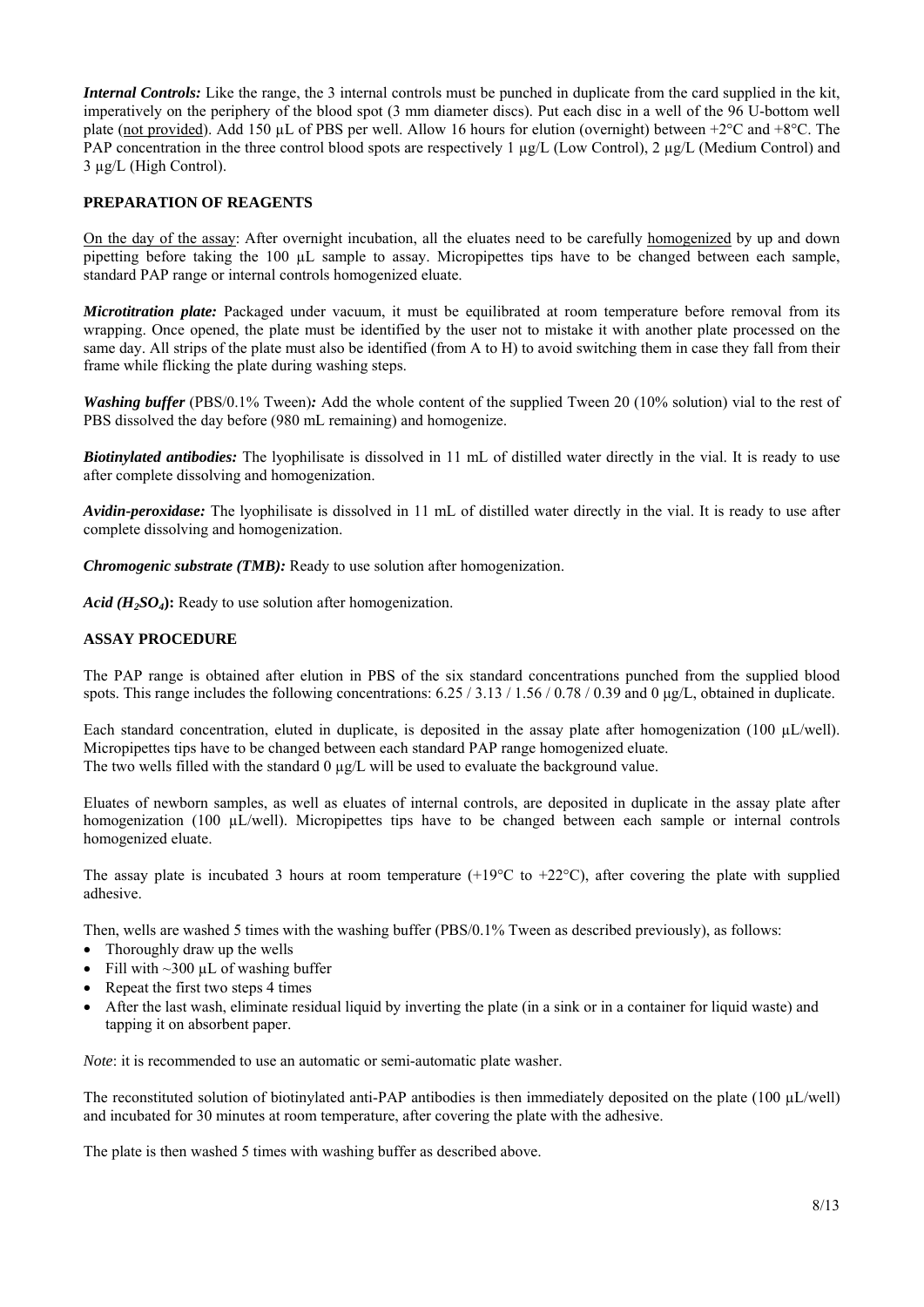Then the solution of avidin-peroxidase conjugate is added to each well (100  $\mu$ L/well) and incubated 15 minutes at room temperature, after covering the plate with the adhesive.

The plate is then washed 5 times with washing buffer as described above.

The chromogenic substrate (TMB) is then added (100 uL/well): after covering it with the adhesive, the plate is immediately placed in the dark and incubated 15 minutes at room temperature.

After this 15 minutes TMB incubation protected from light, a blue coloration of variable intensity has appeared in the wells: without washing the plate, add directly 100  $\mu$ L/well of acid solution to stop the enzymatic reaction. This final addition brings the total volume to 200  $\mu$ L/well and transforms the coloration from blue to yellow.

The absorbance of each well of the plate must be read within 30 minutes after the reaction is stopped, using a spectrophotometer equipped with a 450 nm filter.

*Note: Some spectrophotometers are programmed to read a first time at 450nm and a second time with a reference filter at 630nm. The absorbance at 630nm is then subtracted from the one at 450nm to eliminate residual blue coloration intensity. However, the 630nm reference filter is not mandatory.* 

#### **CALCULATION OF RESULTS**

#### **Calibration**

A standard range must be added to every run of assays. If the run of the day involves several plates, the range must be included in each plate.

To generate the range curve, the background value of the assay must be first calculated, as the mean value of all blank determinations ( $0 \mu g/L$ ). The mean background value is then subtracted from the value of each replicate of all points of the range.

Background must also be subtracted from each replicate of controls and samples before calculating the mean of duplicates.

The table hereunder gives an example of a PAP range generated with a mean background giving an optical density of 0.068 (results provided for information only):

|             | <b>Absorbance (Optical Density at 450 nm)</b> |                    |                    |                    |             |
|-------------|-----------------------------------------------|--------------------|--------------------|--------------------|-------------|
| <b>PAP</b>  | <b>Replicate 1</b>                            | <b>Replicate 2</b> | <b>Replicate 1</b> | <b>Replicate 2</b> | <b>Mean</b> |
| $(\mu g/L)$ |                                               |                    | - mean background  | - mean background  |             |
|             | 0.064                                         | 0.072              |                    |                    |             |
| 0.39        | 0.294                                         | 0.269              | 0.226              | 0.201              | 0.214       |
| 0.78        | 0.532                                         | 0.450              | 0.464              | 0.382              | 0.423       |
| 1.56        | 0.808                                         | 1.009              | 0.740              | 0.941              | 0.841       |
| 3.13        | 1.581                                         | 1.781              | 1.513              | 1.713              | 1.613       |
| 6.25        | 3.013                                         | 2.878              | 2.945              | 2.810              | 2.877       |

The standard curve is constructed using the function  $[PAP] = f$  (mean absorbance), by plotting the mean optical density measured for each point of the range versus the theoretical PAP concentrations and applying a 4-parameter logistic adjustment. The use of a computer program to define the parameters of this function from range values is recommended. The concentration of PAP in controls and eluates of blood spots is determined by extrapolation from this function.

#### **Quality control**

Assaying internal controls is recommended to ensure the quality of results. Controls must be processed exactly as samples. Three controls with each a different PAP concentration (low, medium, high) are provided with the kit. Controls must be included in each assay, like the standard range. If the run of the day involves several plates, controls must be included in each plate.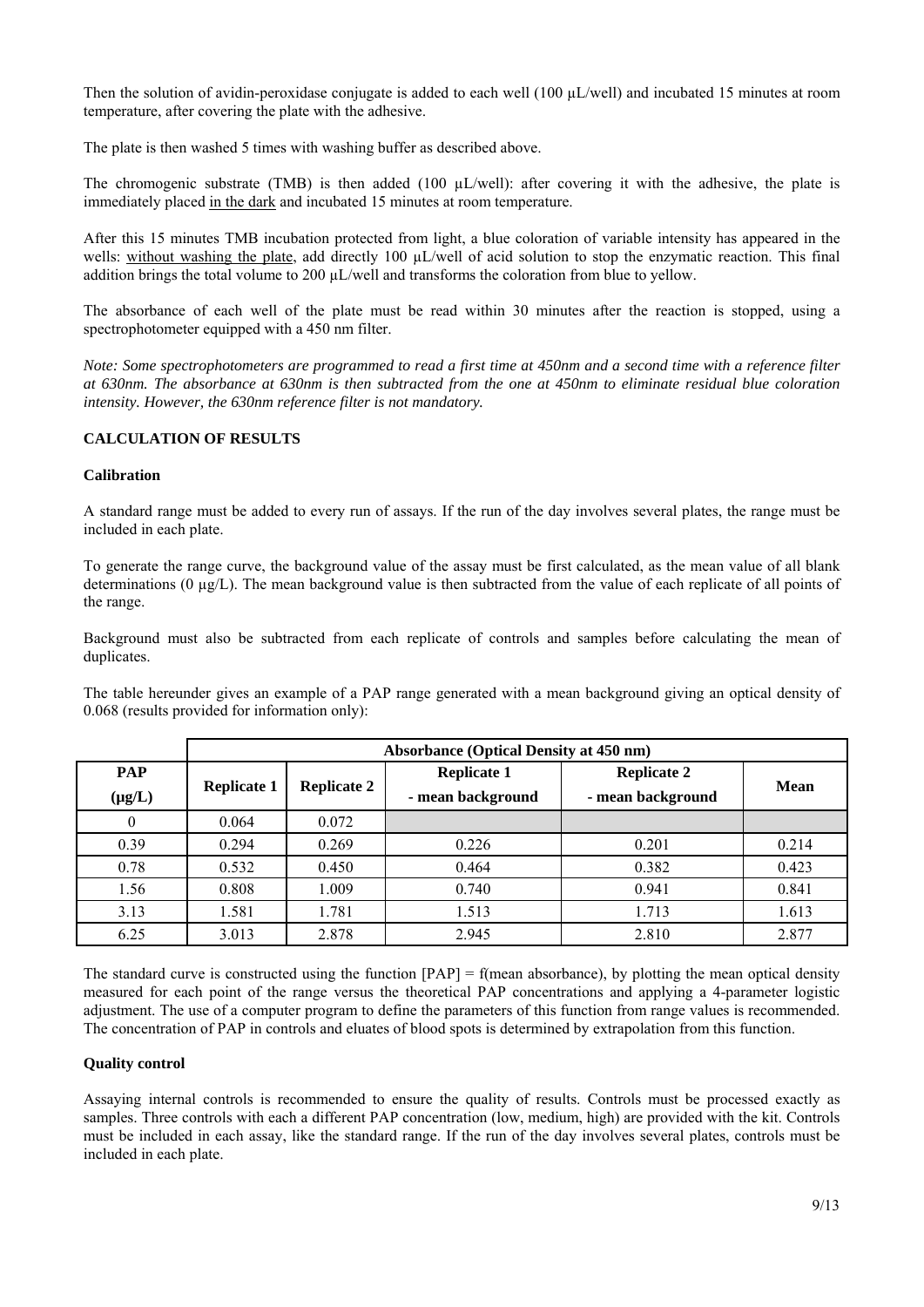It is recommended that results obtained for controls are within +/-20% from their theoretical values:

| <b>Control</b> – Theoretical concentration | <b>Lower limit</b> | <b>Higher limit</b> |
|--------------------------------------------|--------------------|---------------------|
| $Low - 1 \mu g/L$                          | $0.8 \mu g/L$      | $1.2 \mu$ g/L       |
| Medium $-2 \mu g/L$                        | $1.6 \mu g/L$      | $2.4 \mu$ g/L       |
| $High-3 \mu g/L$                           | $2.4 \mu$ g/L      | $3.6 \mu g/L$       |

Results for newborn samples can be validated only if control values fit this acceptance criterion.

In case of recurrent problems with assay performance, please contact Dynabio S.A. by email at  $\frac{info(\partial_t \text{dynabio.com}}{$  or by phone at +33 (0)4 86 94 85 04.

#### **Analysis of results of newborn samples**

Calculation of PAP concentration in newborn blood: if the protocol described above is carefully followed, and if samples come from calibrated screening cards punched with a 3 mm device, PAP blood concentration is directly deduced from the equation of the range  $[PAP] = f$ (mean absorbance).

#### **LIMITS OF THE ASSAY**

Information given by blood PAP concentration obtained with the MucoPAPII kit must be used in conjunction with information given by other assays (e.g. IRT) as part of a strategy for newborn screening of cystic fibrosis. It must be interpreted in the light of other available clinical information.

Situations leading to potentially abnormal assay results:

- the screening card is not thoroughly filled with blood,
- the sample was punched too close from the edge of the blood spot,
- the sample was punched in the center of the blood spot instead of its periphery,
- the sample is not correctly collected or dried,
- the sample was exposed to excessive heat or humidity,
- the screening card is contaminated with stools.

It is suggested to refer to sections « Caution for use » and « Recommendations for use ».

#### **INTERPRETATION OF RESULTS**

Evaluation of PAP concentration in blood spots is used to identify a population of newborns at risk for cystic fibrosis. Strategies presently implemented in several countries involve in general three tiers. The first one is an assay of Immunoreactive Trypsinogen (IRT) in all newborns. The second one is PAP assay in newborns with elevated IRT. In newborns with high IRT and PAP, the third tier is either a diagnostic test (sweat test) or a search of CF-associated mutations in the CFTR gene, followed by a sweat test in newborns bearing those mutations.

An exhaustive review of the performances of available strategies was conducted by the French Haute Autorité de Santé and published in 2015 as *« Place de la stratégie couplant les dosages de la TIR et de la PAP dans le dépistage systématique de la mucoviscidose en France »* available online at : http://www.has-sante.fr/portail/jcms/c\_1739994/fr/.

It is recommended to review this document before implementing a CF newborn screening strategy involving PAP assay.

#### **PERFORMANCES**

In newborns with elevated IRT ( $>50 \mu g/L$ ), most CF had PAP  $> 1.5 \mu g/L$  (except for mild forms and for meconium ileus). CF newborns represent 25% of babies with elevated IRT and PAP >1.5 µg/L. In that group, non-CF babies were often premature, babies with severe intestinal infection or with trisomy (4).

#### **ANALYTICAL CHARACTERISTICS**

All the data presented below were obtained with the Multiskan FC device from Thermofisher Scientific:

- Shaking of the plate before reading: 5 seconds,
- Type of plate agitation: continuous,
- Average speed Photometry 1: optical density at 450 nm,
- Measurement mode: fast ,
- Photometry 2: optical density at 620 nm ,
- Measurement mode: fast Difference (1-2): optical density at 450 nm optical density at 620 nm.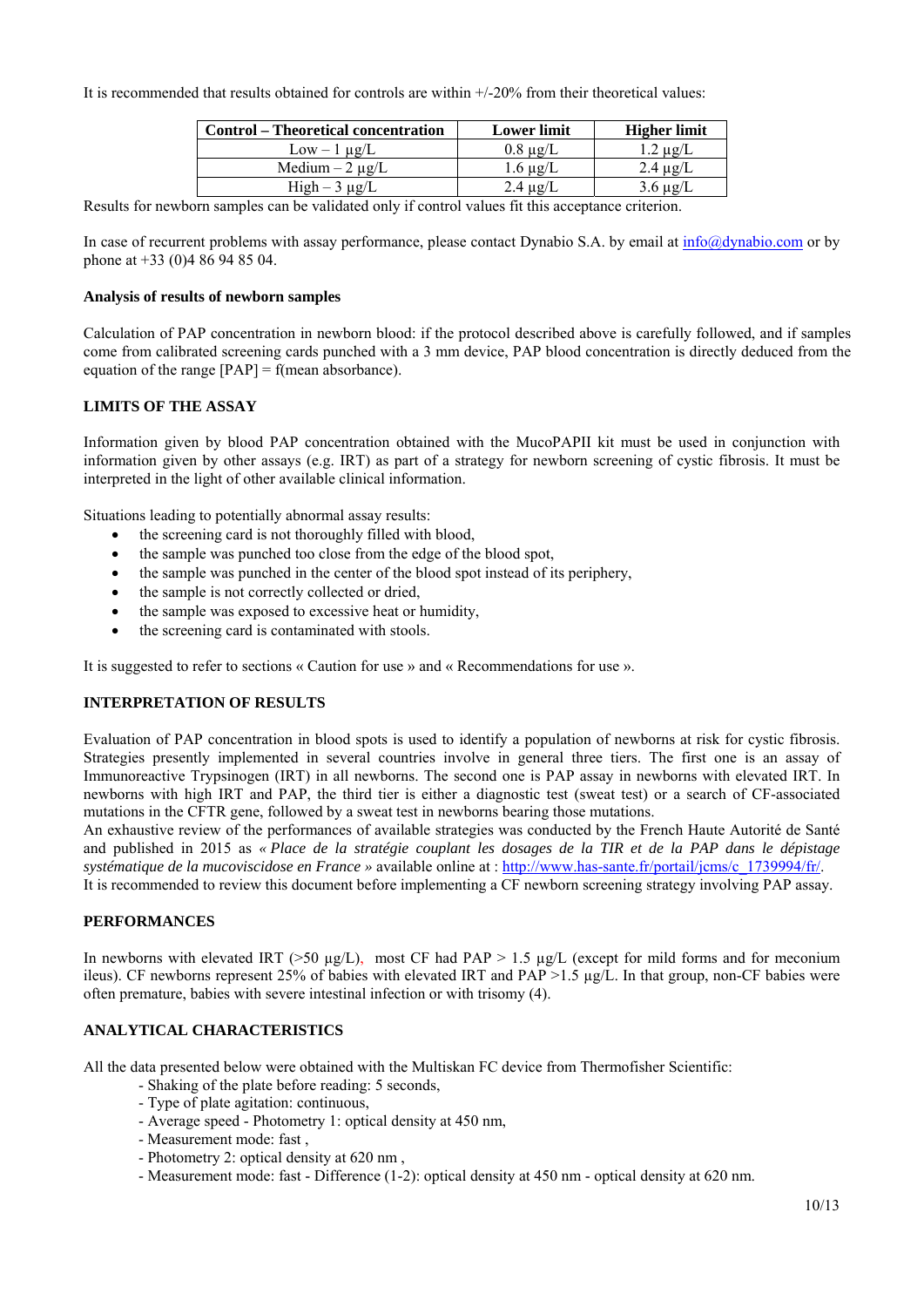**Standard range**: A typical standard range of the MucoPAPII kit is shown below. It was determined using four different lots of kits and punching nine times the six points of the range of each lot.



**Precision profile**: The precision profile of the MucoPAPII kit was established using four different lots of kits and punching nine times the six points of the range of each lot. It is represented in the graph below.



**Repeatability and reproducibility**: Repeatability and reproducibility of MucoPAPII were established using five different lots of kits and punching nine times each of the three internal controls provided with the kits. Repeatability gives an estimate of the intra-lot variation ( $n = 9$ ) and reproducibility of the inter-lot variation ( $n = 5$ ).

| <b>Expected value of</b><br>the control $(\mu g/L)$ | <b>Measured value</b><br>$(\mu g/L)$ | <b>Repeatability</b><br>$(\%)$ | <b>Reproducibility</b><br>(%) |
|-----------------------------------------------------|--------------------------------------|--------------------------------|-------------------------------|
|                                                     | .044                                 |                                | 12.3                          |
|                                                     | 2.075                                | 10.0                           | 10.8                          |
|                                                     | 3 1 3 4                              |                                |                               |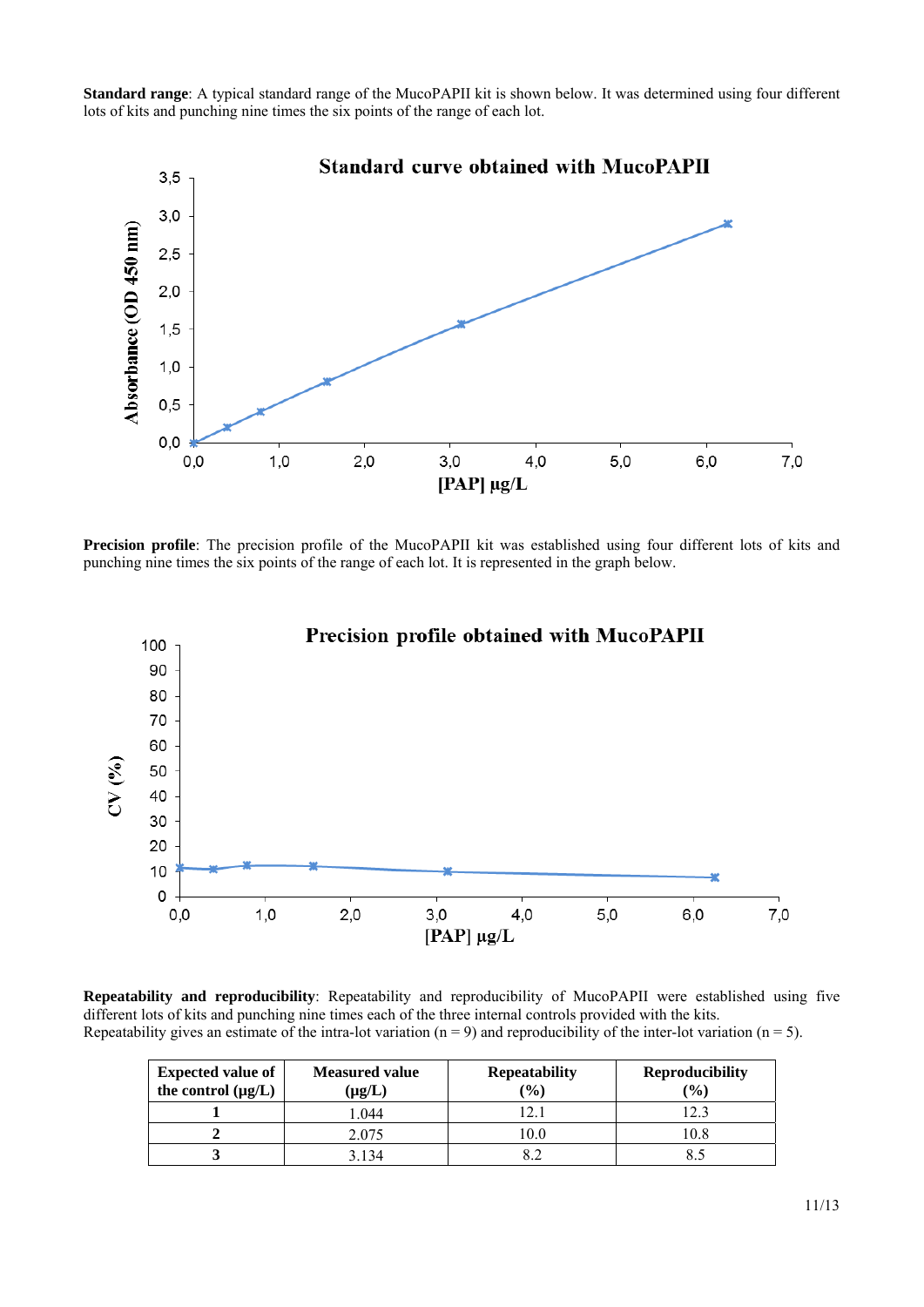**Detection and quantitation limits**: Detection and quantitation limits of the MucoPAPII assay (expressed as micrograms of PAP per liter of blood) are respectively 0.084 µg/L and 0.143 µg/L, given that:

- detection limit is defined as 3 standard deviation above the mean value of blank,

- quantitation limit is defined as 10 standard deviation above the mean value of blank.

**Cross-reaction:** No cross reaction was observed in the MucoPAPII assay with IL2, IL6, IFN $\gamma$ , TNF $\alpha$  or *Escherichia coli* proteins.

Hook effect: No hook effect for PAP concentrations up to 1000  $\mu$ g/L, expressed as micrograms of PAP per liter of blood.

#### **WARRANTY**

Any change or modification in the procedure recommended by the manufacturer may affect the results. In that instance, Dynabio S.A. disclaims all liability expressed, implicit or established by law, including liability resulting from the sale or transport prior to use. In that instance, Dynabio S.A. cannot be held responsible for resulting direct or indirect damages.

#### **BIBLIOGRAPHY**

- 1. Iovanna *et al.* C R Acad Sci III. 1994;7:561-4.
- 2. Sarles *et al*. Arch Dis Child 1999;80:F118-22.
- 3. Barthellemy *et al.* Arch. Pédiatr 2001;8:275-281.
- 4. Sarles *et al.* J Pediatr 2005;147:302-305.
- 5. Sarles *et al.* J Cyst Fibros 2014;13:384-90.
- 6. Dried Blood Spot Specimen Collection for Newborn Screening Approved Standards (reference NBS01-Ed7, 7ème édition, 2021). Clinical and Laboratory Standards Institute.

#### **SUMMARY OF ASSAY**

#### **Remember to prepare eluates of blood spots in PBS (150 µL/well) in a plate with U-shaped wells (not provided with the kit)**

- 1. Warm up to room temperature the assay plate and the elution plate.
- 2. After room temperature is reached, remove the plate from its wrapping, and deposit after homogenization the eluates from range, controls and samples to be assayed (100 µL/well, in duplicate).
- 3. Incubate 3h at room temperature.
- 4. Prepare wash buffer (add Tween in PBS prepared the day before).
- 5. After the 3h incubation, wash 5 times the wells with PBS/Tween and eliminate residual liquid by inverting the plate and tapping it on absorbent paper.
- 6. Distribute the biotinylated antibodies (100  $\mu$ L/well).
- 7. Incubate 30 min at room temperature.
- 8. Wash 5 times the wells with PBS/Tween and eliminate residual liquid by inverting the plate and tapping it on absorbent paper.
- 9. Distribute avidin-peroxidase conjugate (100 µL/well).
- 10. Incubate 15 min at room temperature.
- 11. Wash 5 times the wells with PBS/Tween and eliminate residual liquid by inverting the plate and tapping it on absorbent paper.
- 12. Distribute chromogenic substrate TMB (100 µL/well).
- 13. Incubate 15 minutes at room temperature in the dark.
- 14. Without washing, stop the reaction by adding  $H_2SO_4$  (100  $\mu$ L/well).
- 15. Read absorbance at 450 nm.